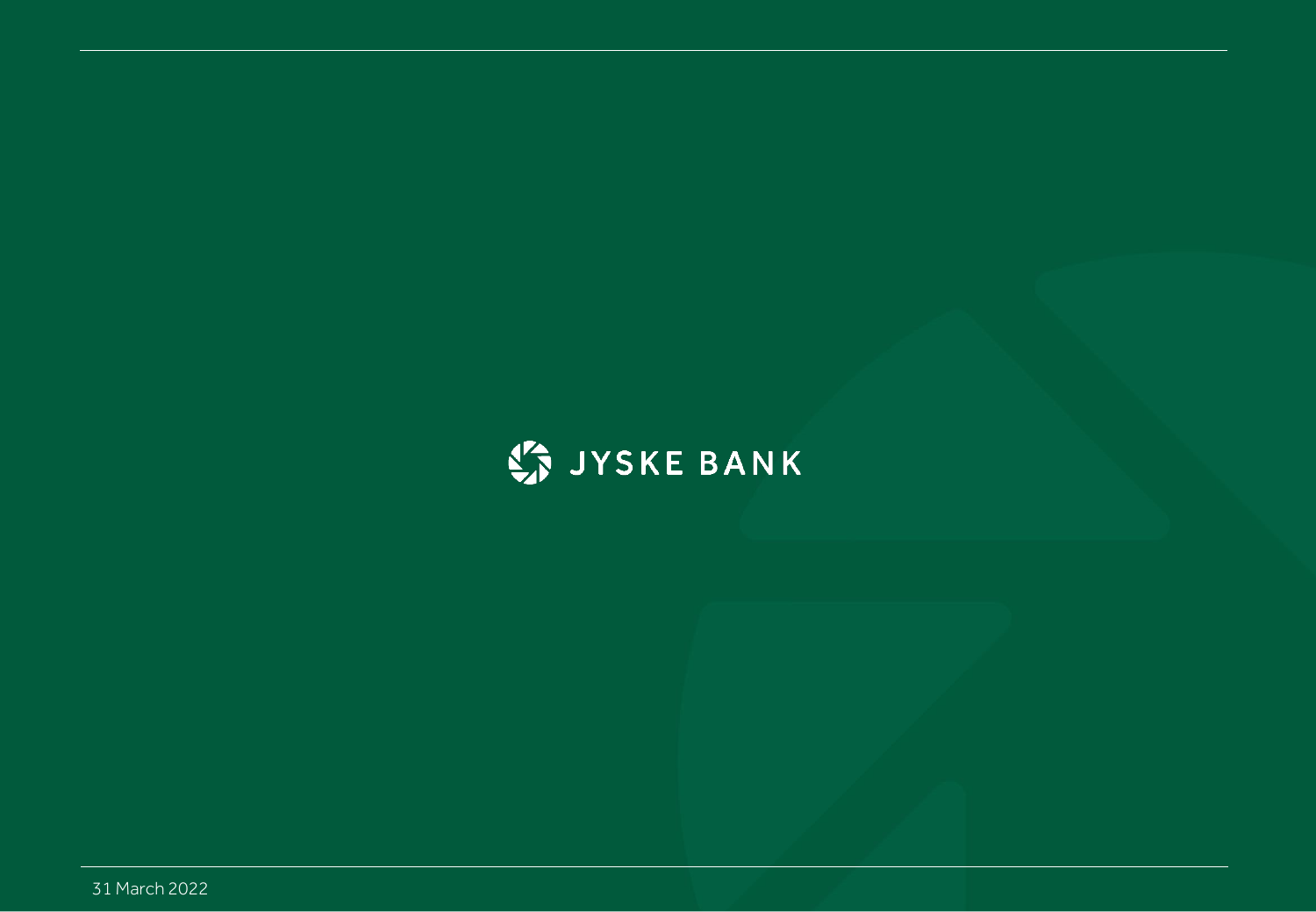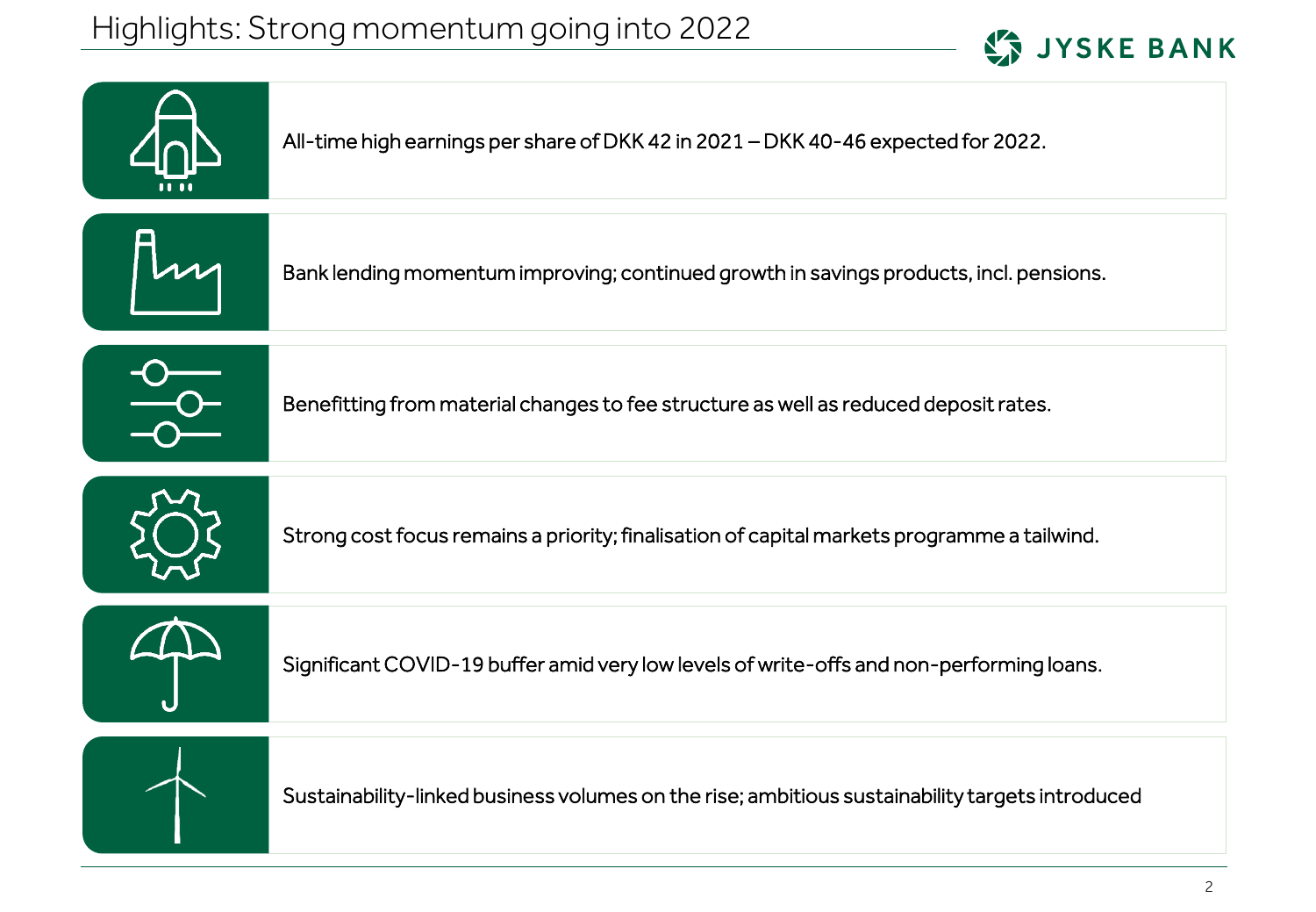### Outlook: Highest EPS in history expected for 2022



| Volumes                    | Bank lending and nominal mortgage lending<br>to increase in 2022 | Earnings per share (DKK)                                           |  |
|----------------------------|------------------------------------------------------------------|--------------------------------------------------------------------|--|
|                            |                                                                  |                                                                    |  |
|                            |                                                                  | 2022E                                                              |  |
|                            |                                                                  | 2021                                                               |  |
| Core income                | Lower in 2022 than 2021 due to value<br>adjustments              | 2020                                                               |  |
|                            |                                                                  |                                                                    |  |
|                            |                                                                  | 2019                                                               |  |
| Core expenses              | Lower in 2022 than 2021 excl. one-off items                      | 2018                                                               |  |
|                            |                                                                  |                                                                    |  |
|                            |                                                                  | 2017                                                               |  |
| Loan impairment<br>charges | Reversals of loan impairment charges in 2022                     | 2016                                                               |  |
|                            |                                                                  |                                                                    |  |
|                            |                                                                  | 2015                                                               |  |
| Net profit                 | DKK 2.7bn-3.1bn in 2022                                          | 2014                                                               |  |
|                            |                                                                  | 2013                                                               |  |
|                            |                                                                  |                                                                    |  |
| Capital                    | CET1 ratio of 15%-17% and capital ratio of<br>20%-22%            | 2012                                                               |  |
|                            |                                                                  | 50<br>5<br>10<br>15<br>20<br>25<br>30<br>35<br>40<br>45<br>$\circ$ |  |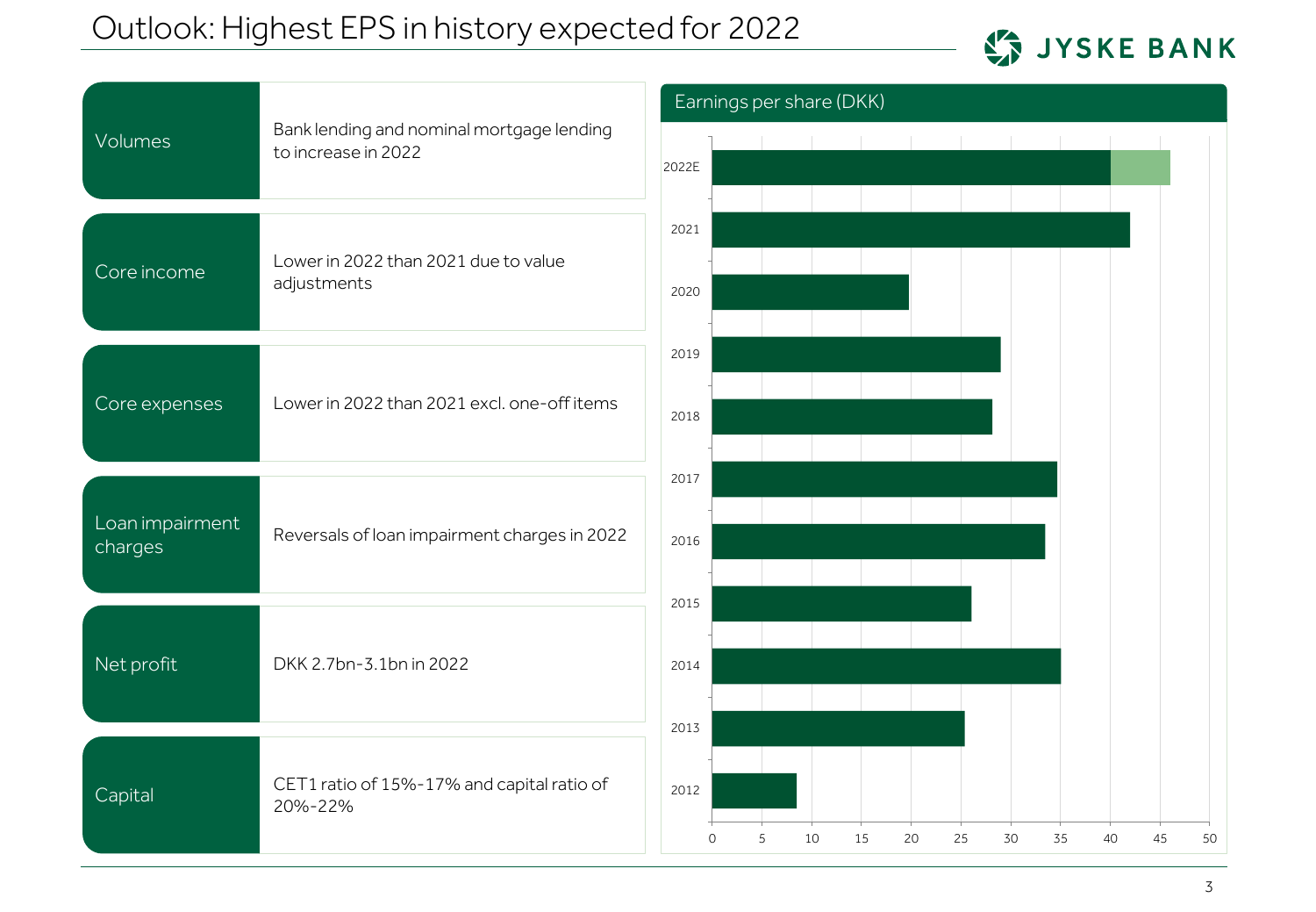#### Highest bank lending growth in more than a decade

Corporate bank lending growth accelerated further in Q4 2021

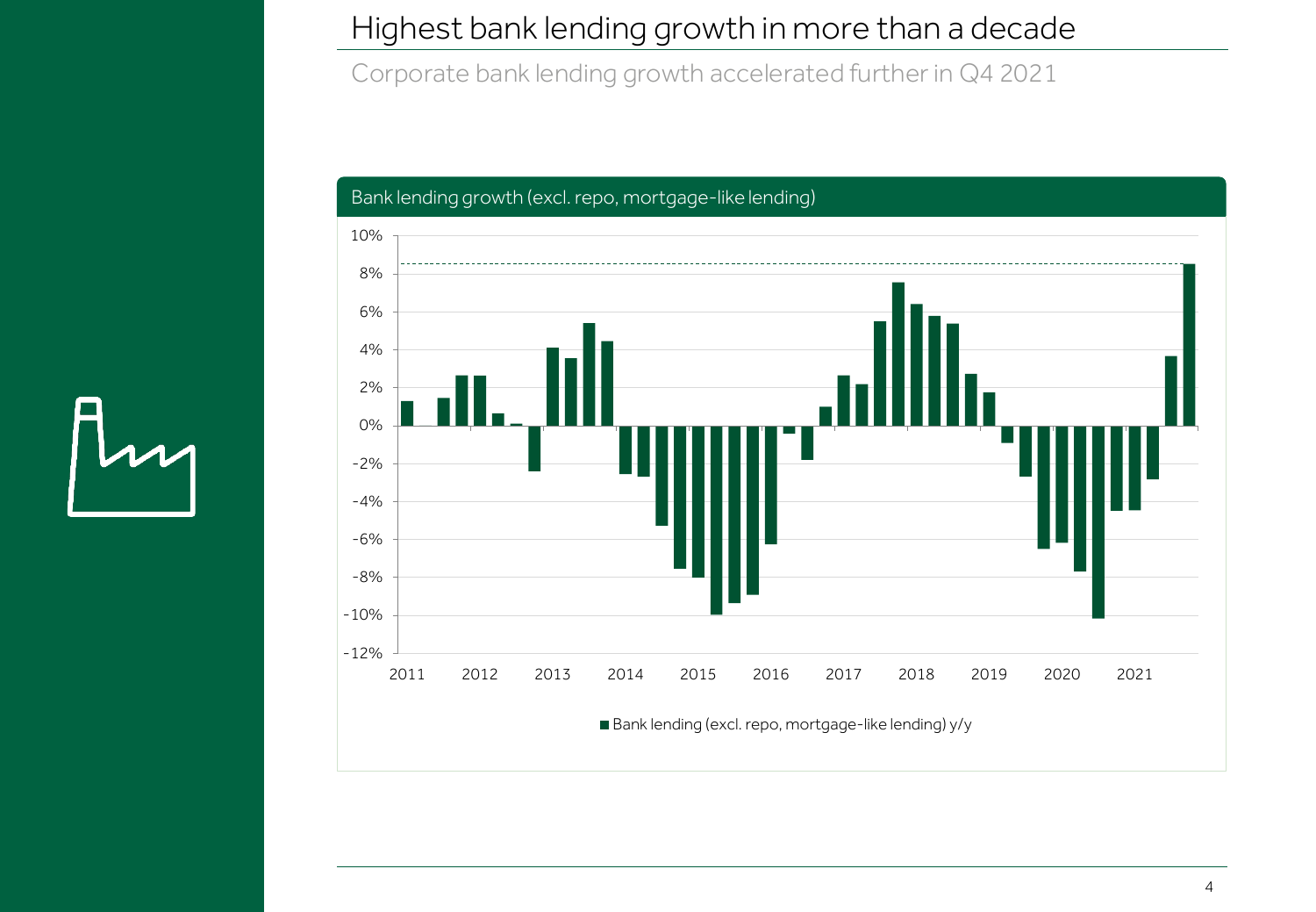#### Sector statistics indicate continued positive trend in Q1 2022

Bank lending to non-financial corp. reached highest growth level since 2008





Source: Statistics Denmark.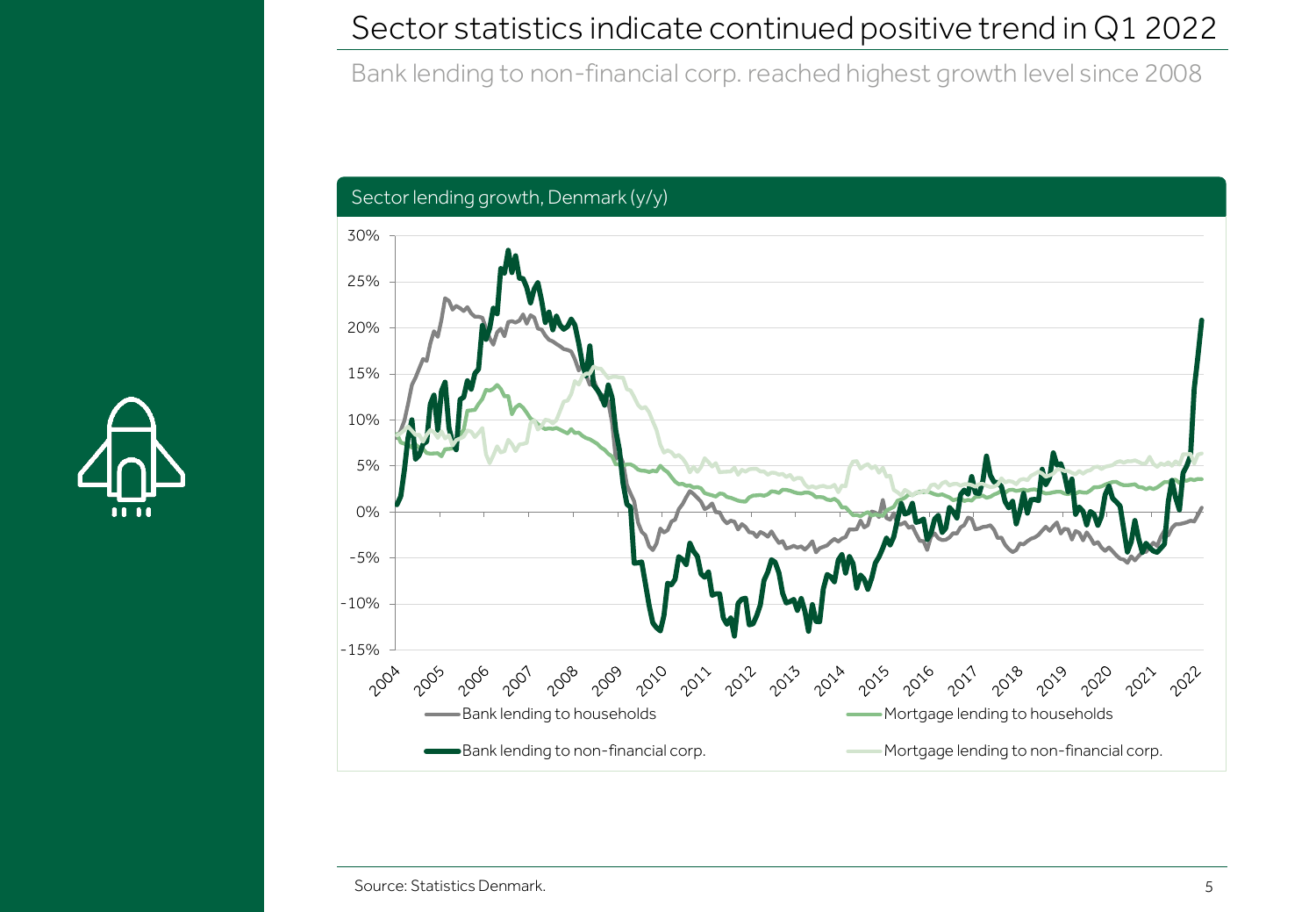#### Very limited exposure to Russian invasion of Ukraine

Jyske Bank is focused on helping clients mitigate implications from the war

| Direct exposure   | Jyske Bank's direct credit, fund and treasury exposure is very limited.                                                                                                                     |
|-------------------|---------------------------------------------------------------------------------------------------------------------------------------------------------------------------------------------|
|                   |                                                                                                                                                                                             |
| Indirect exposure | Only 1.0% of Danish trade, 0.2% of financial assets and 0.2% of workforce relate to Russia.<br>Too early to speculate on potential impact from surging energy prices amid volatile markets. |

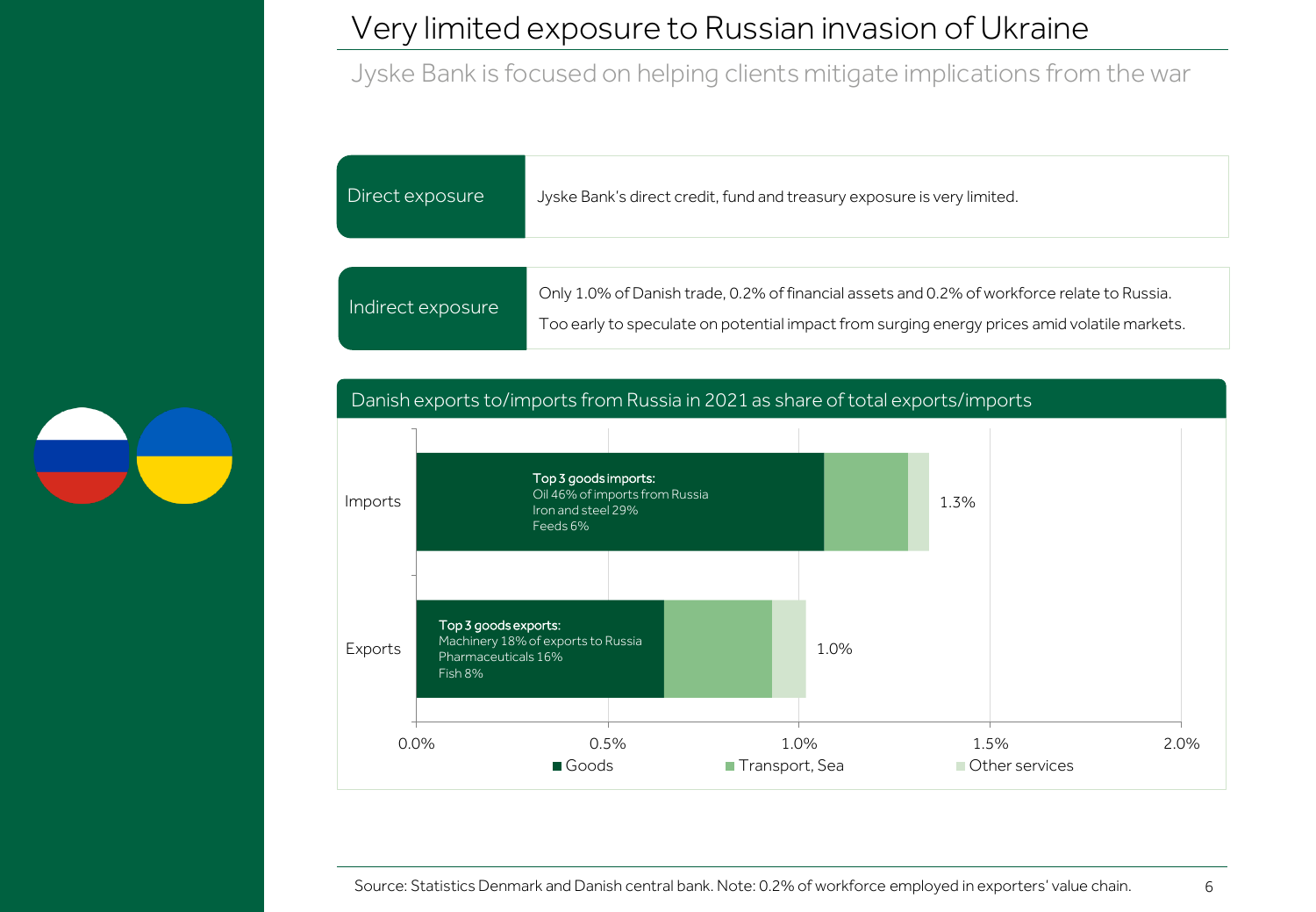#### Management's estimate up DKK +1.2bn in two years

DKK +0.5bn in Q2-Q4 amid reversals; very low level of write-offs and NPL

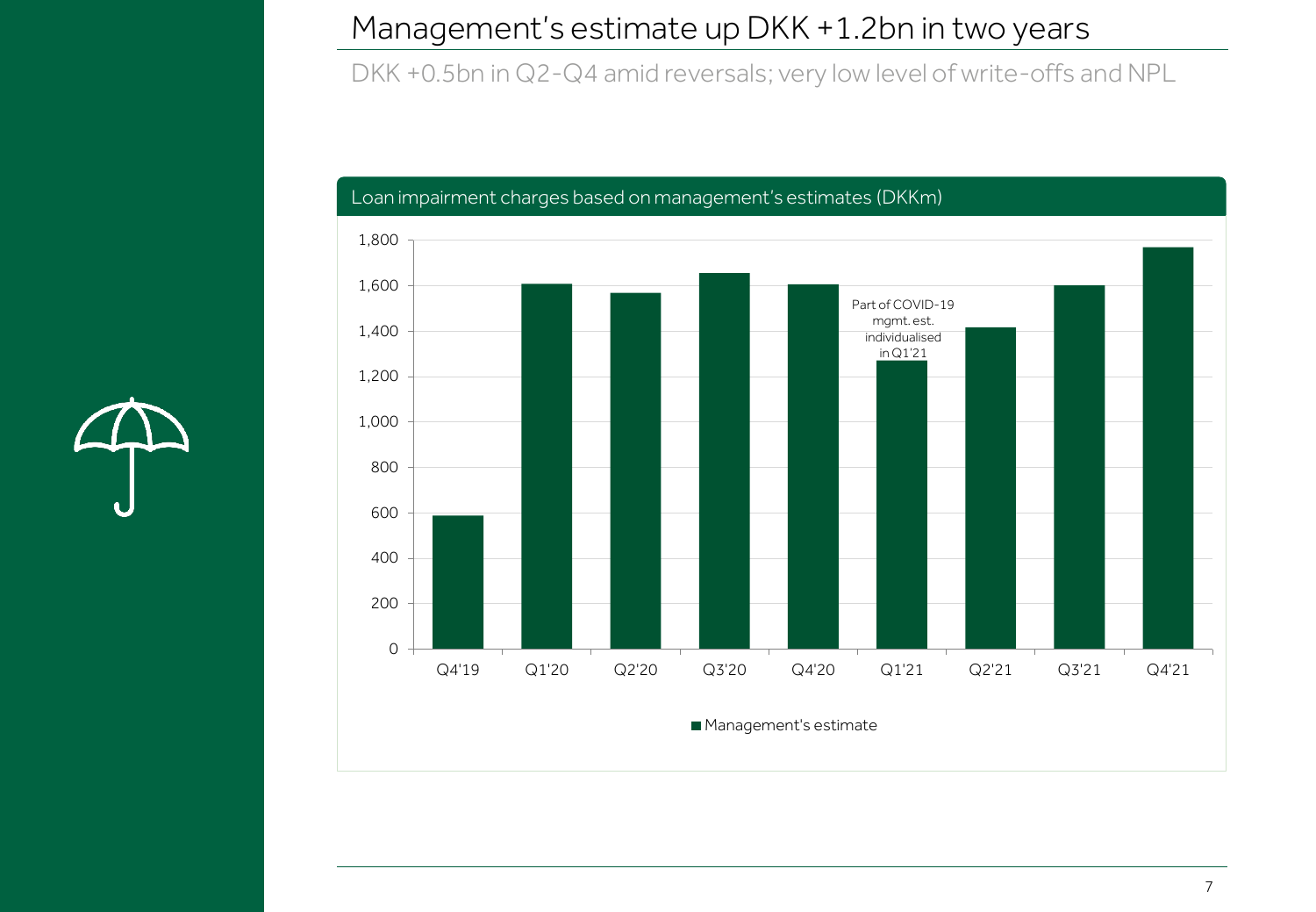#### Highly volatile financial markets in Q1 2022

Credit spread widening and declining equity markets



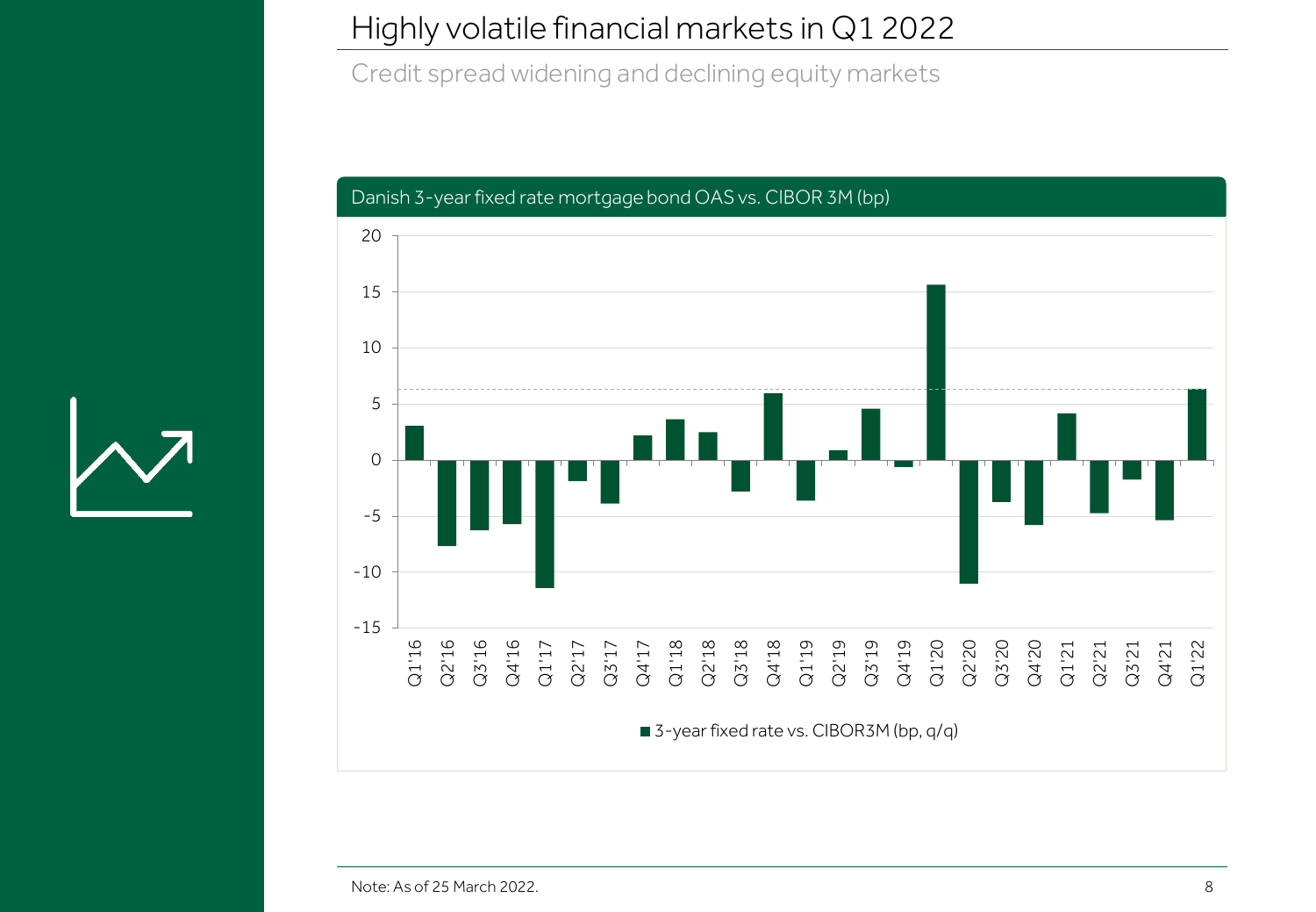#### Signficantly higher long-term rates in Q1 2022

Short-term DKK swap rates less impacted



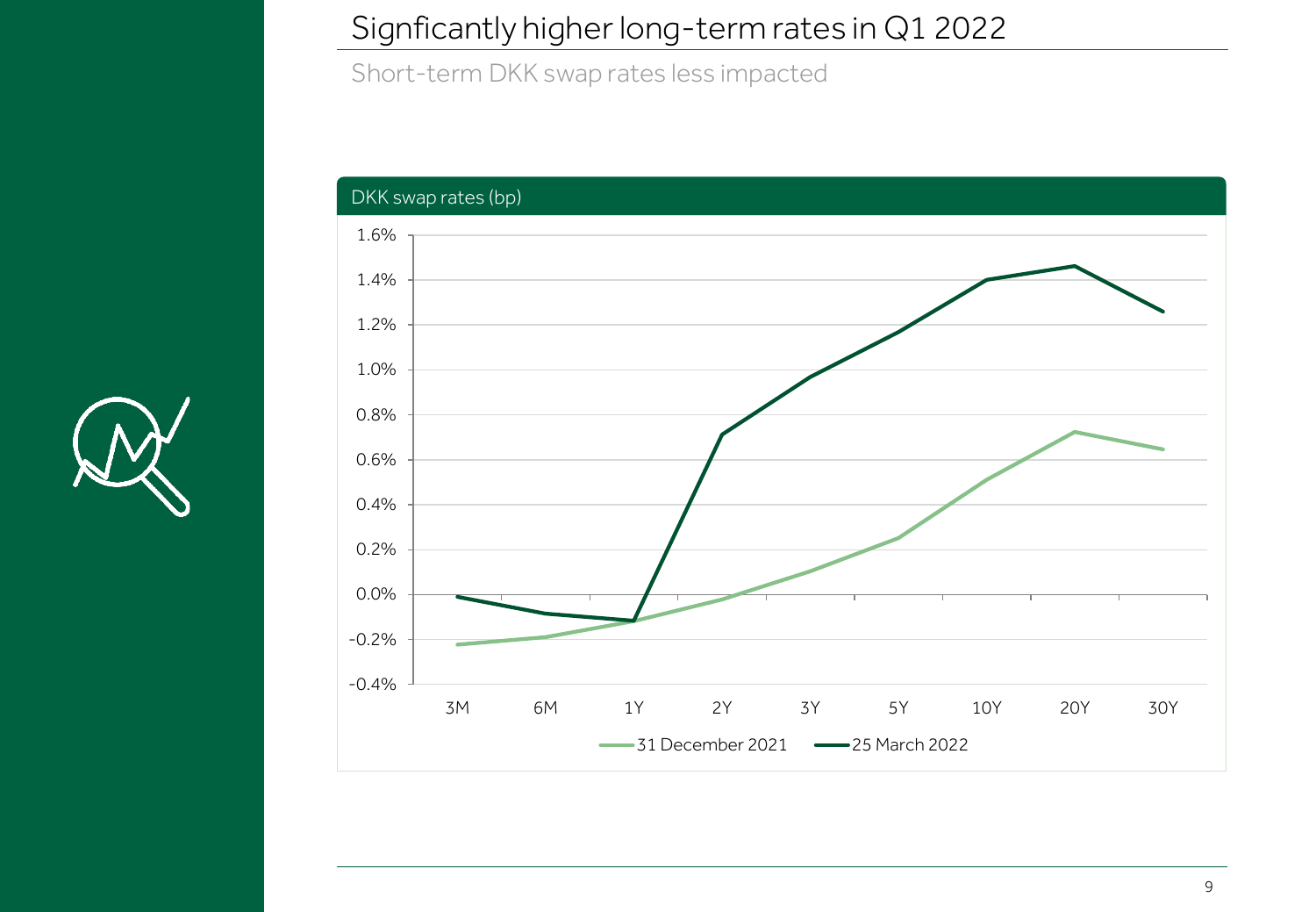#### Rapidly increasing rate of inflation

Danish inflation rate has reached highest level in more than 30 years